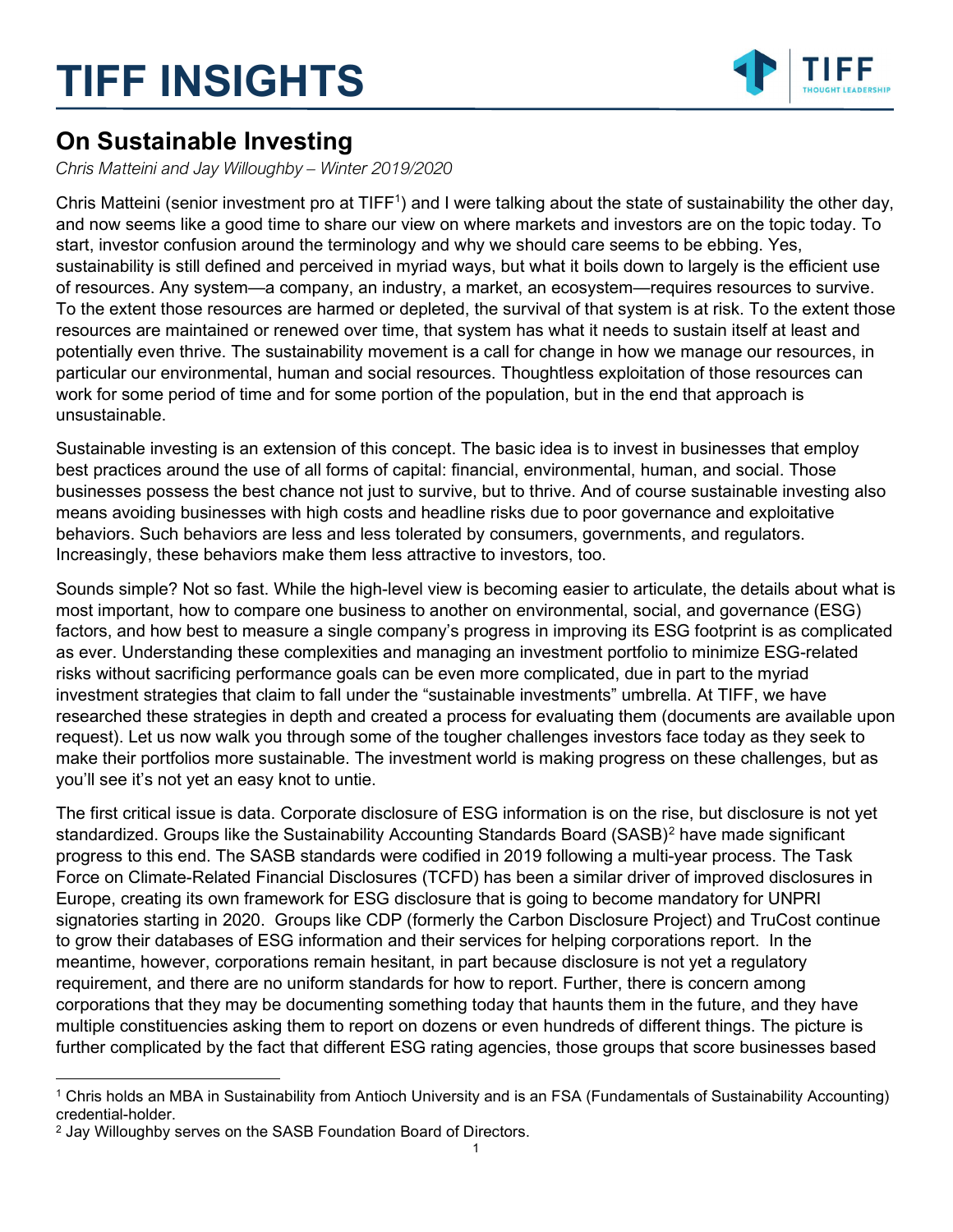# TIFF INSIGHTS



on their ESG profiles, can often generate significantly different scores for the same company due to the application of different methodologies. Standardization of disclosure practices will be a critical step for capital markets. We are inching closer, but we are not there yet.

How exactly to measure and report on ESG factors remains a question. In the meantime, industries and markets are changing due to sustainability-related risks and opportunities. Disruption is occurring. Renewable energy is now cheaper than fossil fuels in certain geographies. Nearly every auto manufacturer is slated to release electric models within the next few years. Innovations in agriculture are leading to dramatic reductions in water intensity in the context of increasing global temperatures and water scarcity. Hamburgers are now made from plants, a response to livestock farming being identified as one of the most carbon emissionintensive industries on the planet. Consumers are demanding greener products, from food to cosmetics to clothing. These changes are all the result of increased awareness of the side effects of inefficient use of resources, effects that include climate change, pollution, and social inequity. A recent United Nations Environment Programme report stated that limiting global temperature increases to 1.5 degrees above preindustrial levels will require that global greenhouse gas (GHG) emissions peak in 2020. Emissions are currently estimated to peak at some point beyond 2030. Progress is being made: the percentage of global GHG emissions subject to carbon pricing regimes increased from roughly 5% in 2004 to just under 15% today.<sup>3</sup> Many believe that the percentage needs to be much higher. And of course, sustainability is not just about managing environmental resources. Human and social capital issues are also increasingly prominent, issues like gender pay gaps, board diversity, personal data security, income inequality, and the general impact that corporations have on the communities in which they are located and do business.

So, where do we think this leaves investors attempting to achieve performance targets while also making their portfolios more sustainable? We see both risk and opportunity. In managing risk, you need to understand your exposure to disruption, changing regulation, climate change, and consumer trends. ESG data and reporting may be spotty, but enough ESG information is now available to make it a valuable piece of the mosaic for those willing to do the work. The fact that ESG information is not yet standardized, and the resulting inefficiencies, actually make it possible to generate a competitive advantage through thoughtful ESG analysis. At TIFF, we take pains to understand how our managers evaluate ESG risks. We want to know that they are investing in businesses that use resources efficiently and are thus poised to thrive long-term. We believe this is simply sound investing. Capitalizing on opportunities created by sustainability-related disruption is just as important as managing risk. We want to be on the right side of secular change. We strive to allocate our members' capital to innovative managers and businesses that are altering industries by solving the critical problems of our time. It's not obvious or easy to identify those companies or managers that will be tomorrow's top sustainable investments or investors. But, working thoughtfully and methodically to identify and partner with those organizations today is the path to beating the market while also making a positive impact.

<sup>3</sup> Generation Investment Management Sustainability Trends Report 2018